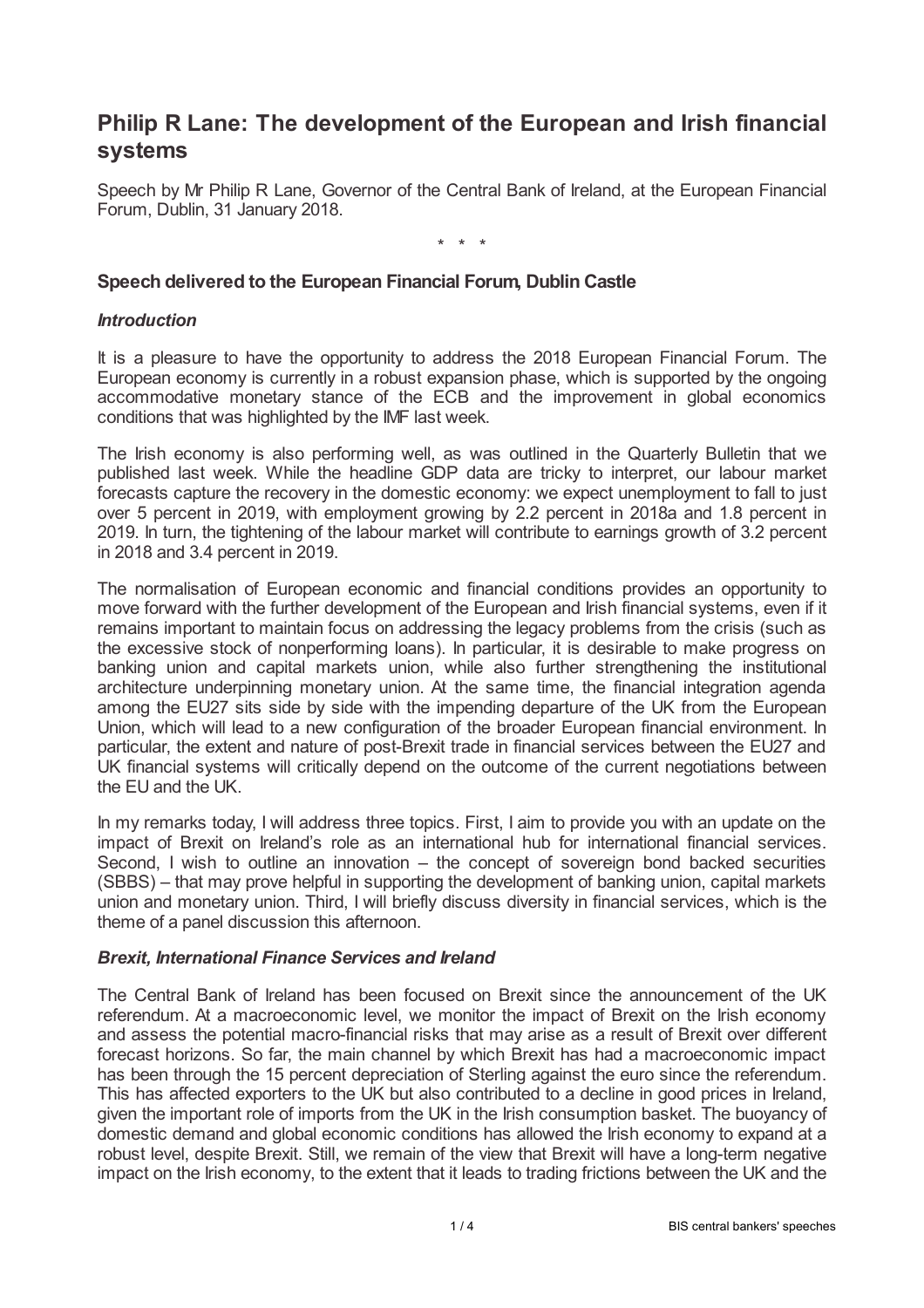EU27 and affects long-term UK economic performance.

Turning to the financial sector, one part of our work has been to ensure that Irish-resident financial firms with UK exposures are making adequate preparations for Brexit. Even if firms may hope for a soft type of Brexit, it is essential that all entities with significant exposures are prepared for downside risks.

In addition, Brexit is driving an expansion in both the size and complexity of the internationallyorientated section of the Irish financial services industry.

In engaging with firms, it is clear that there is considerable uncertainty and complexity for firms in dealing with Brexit. Among the issues raised by firms are: risk transfer; appropriate governance structures; contract continuity; and the treatment of third country branches by both the home and host regulators. This uncertain environment is a complicating factor, since applicants for authorisation need to prepare robust plans that deal with a range of scenarios.

The European regulatory system is hard at work in formulating the supervisory guidance on the many thorny issues raised by Brexit: the Central Bank of Ireland is heavily involved in the design of these policies through our participation in the SSM and the European Supervisory Authorities. At the same time, the final impact of Brexit on the financial services industry depends on the outcome of the negotiations between the EU and UK: it is too early to tell.

Many types of entities – including banks; insurance companies; asset management firms; and payments and electronic money institutions – have made applications to the Central Bank of Ireland. We have received applications both for new legal entities and from existing entities seeking to extend their current authorisation. The applicants intend to sell directly to Irish customers or sell from Ireland into the European Union. The potential activities range from: broker dealers; trading venues; electronic money institutions; commercial insurance; and retail insurance.

We expect the current levels of authorisation and supervisory engagements with firms to increase further. We have put in place authorisation processes that are transparent, predictable and consistent. Firms that are engaging with us will find us open, engaged and pragmatic. At the same time, firms will find that we are insistent that governance and control arrangements should be commensurate with the size, scale and complexity of operations.

Our approach in assessing the plans of existing firms and new authorisations is straightforward. We seek to ensure that a regulated firm: has sufficient financial resources; is well governed, with effective risk management and control frameworks and appropriate cultures; has a profitable business model over the long term; and can recover if it gets into difficulties or be resolved without significant externalities or recourse to the taxpayer if it cannot. These principles are shared across the EU regulatory community: in seeking host locations in the EU27, firms know that attempts at regulatory arbitrage will not succeed.

To ensure that we are equipped to respond to the increased Brexit-related activity, we have implemented a number of measures. These include: dedicating our most senior and experienced supervisory and regulatory experts to work on Brexit, in terms of assessing the potential prudential and consumer impacts; establishing dedicated Brexit authorisation teams across all sectors; approving recruitment of additional regulatory staff to ensure we have resources with appropriate skillsets to authorise and supervise new entrants or changes to existing firms; engaging in cross-sectoral collaboration to leverage expertise across the Central Bank; working with external experts to assist and support the assessment of new risk areas where we have less experience; and conducting regular monitoring of the pre-application pipeline for early identification of specialist resource requirements.

While many firms are moving forward with Brexit preparation plans, the final impact of Brexit on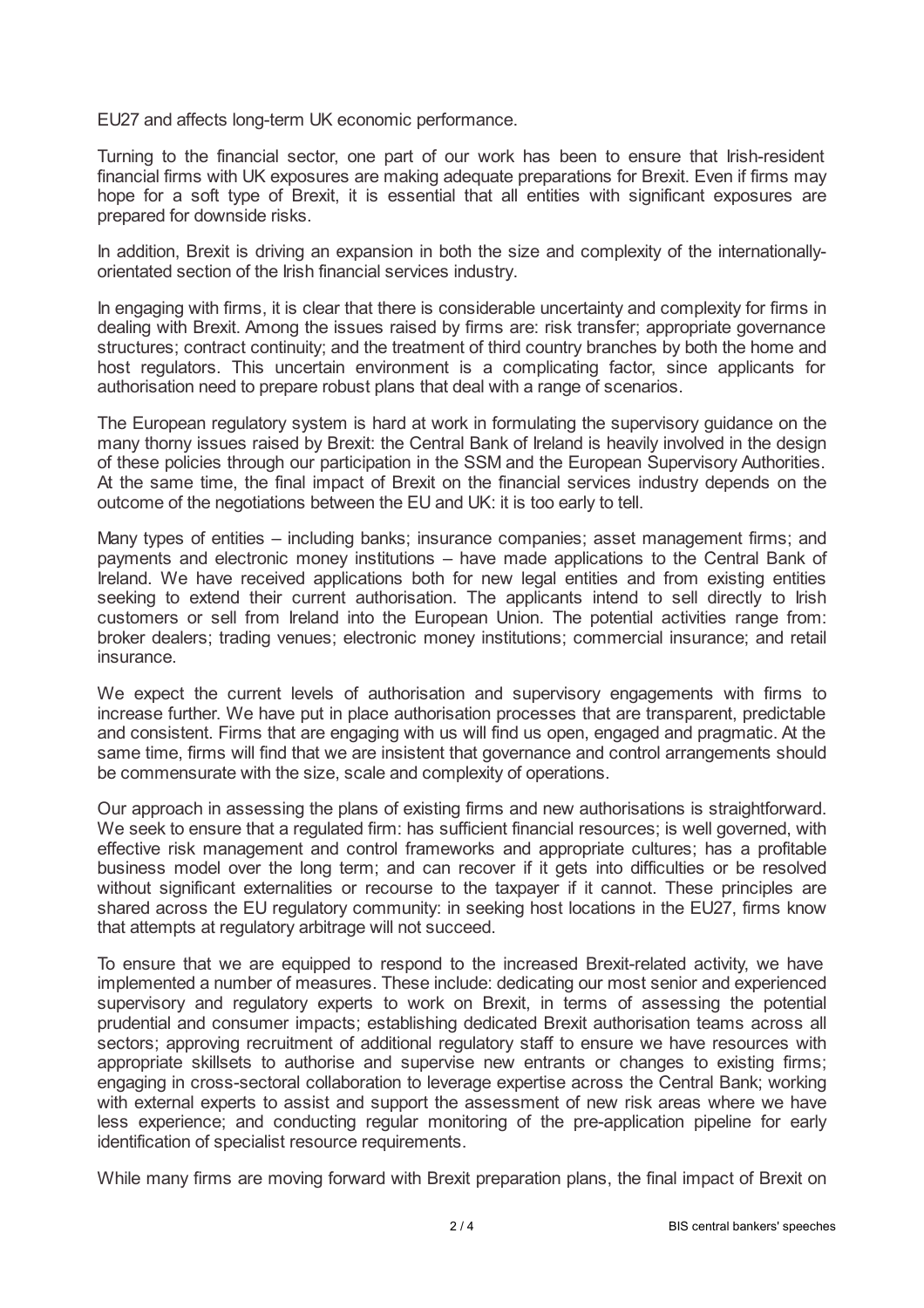Ireland has a host for international trade in financial services will depend on the outcome of the EU27-UK negotiations, with the nature and duration of transition arrangements an important factor in determining the speed of adjustment. As the negotiations move forward in the coming months, the Central Bank (in tandem with the wider European System of Financial Supervision) will be agile in responding to the regulatory implications of the new EU27-UK trading relationship.

### *Sovereign Bond Backed Securities (SBBS)*

As I indicated earlier, it is desirable that Europe makes progress in deepening banking union, capital markets union and monetary union. Earlier this week, the report of the ESRB High-Level Task Force on Safe Assets (which I chaired) was published. This report examines the feasibility of a new asset class: sovereign bond backed securities (SBBS). An intriguing potential feature of SBBS is that the development of this asset class could contribute to all three types of union: banking, capital markets and monetary.

The SBBS asset class would consist of re-packaged bundles of national sovereign bonds that are split into three tranches with different risk characteristics. The lowest-risk (senior) SBBS would provide banks across Europe with access to a common safe asset, in contrast to the current configuration by which banks in each country tend to hold disproportionately national sovereign debt. The higher-risk (mezzanine and junior) SBBS would be held by other types of investors, in line with different capacities to bear the risk of some European government defaulting in an extreme scenario. Importantly, the creation of SBBS would not require countries to share fiscal risks: each national government would remain fully responsible for its public debt. The bundles of national sovereign bonds would be assembled from all member countries that are able to issue debt to market investors, in proportion to capital key.

Although simple in concept, the design of this new asset class throws up many issues and challenges. The task force report runs to two volumes and 300 pages in its attempt to provide strong analytical foundations for a wider discussion of this concept among finance ministries, investors and market analysts. In terms of policy issues, a core finding of the task force is that a necessary condition for the development of SBBS markets is for European regulation to treat the senior SBBS securities no more severely than national sovereign bonds, while the regulations covering the riskier mezzanine and junior SBBS securities should reflect their greater exposures to sovereign risk. To this end, the European Commission is currently examining an enabling regulatory framework that would remove such barriers to the issuance of SBBS.

In relation to the wider regulatory agenda, it is clear that demand for senior SBBS would be enhanced by more extensive reforms that would encourage banks to adjust their current holdings of government debt. Still, there is a diversity of opinion among taskforce members as to whether such banking regulation reforms are needed for success (especially in relation to the fostering of banking union), while taking into account the important role for non-bank investors in sovereign debt markets.

After the necessary regulatory adjustments have been implemented, market development should be led by demand from investors. Over time, a deep and liquid market could develop. The senior security could become a benchmark low-risk asset, which the euro area as a whole currently lacks. With such an asset, banks would be safer and capital markets more efficient.

Accordingly, the SBBS asset class could support the completion of banking union, capital markets union and monetary union, without weakening market discipline and without taking steps towards fiscal risk sharing. At the same time, there are many other factors at work in driving the dynamics of European integration on all three fronts and it is important to bear in mind the interactions between SBBS and these myriad other influences. As discussions on the nature and extent of European integration continue to unfold in the coming months, the taskforce report may be helpful in providing guidance on the potential role of SBBS in the broader design of the European monetary and financial architecture.